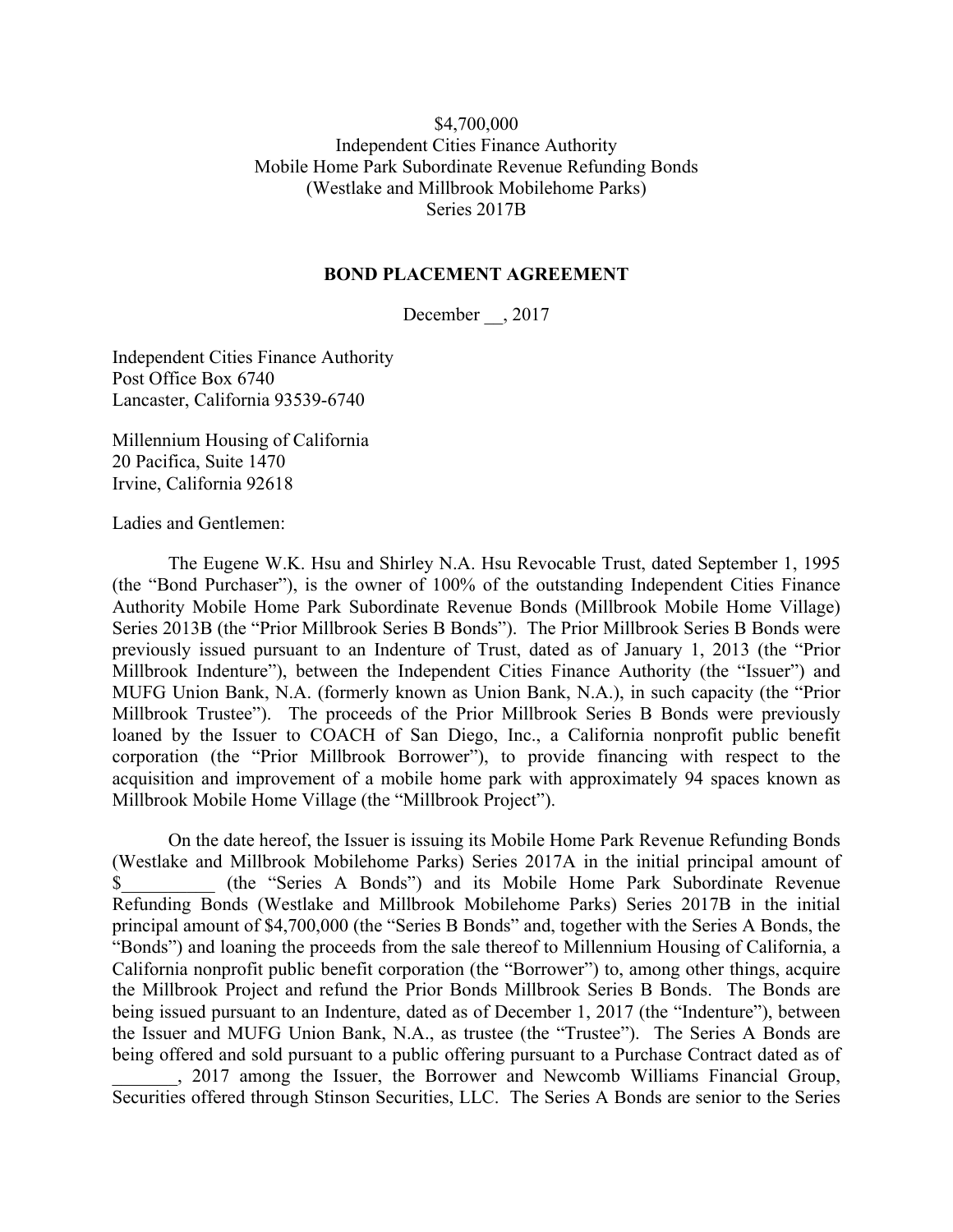B Bonds, as described in the Indenture. The Series A Bonds are not being sold under the terms hereof.

Capitalized terms used herein and not otherwise defined herein have the meanings set forth in the Indenture.

Section 1. Private Placement; Refunding of Prior Millbrook Series B Bonds. Upon the terms and conditions and in reliance upon the representations, warranties and agreements set forth herein, the Issuer agrees to cause the Trustee to authenticate and deliver the Series B Bonds to Bond Purchaser on the date hereof. The parties hereto agree that, notwithstanding anything to the contrary contained in the Prior Millbrook Indenture, the Prior Millbrook Series B Bonds shall be redeemed in whole on the date hereof, and the Series B Bonds are being delivered to the Bond Purchaser in the aggregate principal amount of \$4,700,000 in satisfaction of the redemption price of the Prior Millbrook Series B Bonds. Upon the issuance of the Series B Bonds, the Prior Millbrook Series B Bonds shall be deemed paid in full and refunded. In connection with such refunding of the Prior Millbrook Series B Bonds, the Bond Purchaser agrees to waive any notice requirements contained in the Prior Millbrook Indenture.

Section 2. Closing; Bonds. At 8:00 A.M., California time, on December , 2017, or at such other time or on such earlier or later date upon which the parties hereto shall mutually agree (the "Closing Date"), the Issuer shall, subject to the terms and conditions hereof, deliver or cause the Series B Bonds to be delivered to the Bond Purchaser, duly executed and authenticated in accordance with the provisions of the Indenture and, subject to the terms and conditions hereof, the Bond Purchaser shall accept such delivery as satisfaction of the redemption price of the Prior Millbrook Series B Bonds. The Series B Bonds shall be delivered to the Bond Purchaser in Los Angeles, California on the Closing Date or such other place or time as may be determined by the parties hereto. The Series B Bonds will not bear CUSIP numbers.

The Series B Bonds shall bear interest from the Closing Date to and including January 16, 2023 at the rate per annum of 4.50%. Beginning on January 17, 2023, the Series B Bonds shall bear interest at the rate per annum of 4.75%, and the interest rate on the Series B Bonds shall be increased by 0.25% every five years thereafter. The Series B Bonds shall mature on January 17, 2043.

Section 3. Representations and Warranties of the Borrower. The Borrower represents and warrants to the Bond Purchaser and the Issuer that:

(a) The Borrower is a nonprofit public benefit corporation duly organized, validly existing and in good standing under the laws of the State of California.

(b) The Borrower has full power and authority to execute, deliver and perform its obligations under the Loan Agreement and all other agreements relating to the issuance of the Bonds to which it is a party (the "Borrower Agreements") prior to the Closing Date, the Borrower Agreements shall have been duly authorized, executed and delivered by the Borrower, and constitute legally valid and binding obligations of the Borrower, enforceable by and against the Borrower in accordance with their respective terms, except as enforcement thereof, including provisions relating to the payment of attorney's fees, may be limited by bankruptcy, insolvency,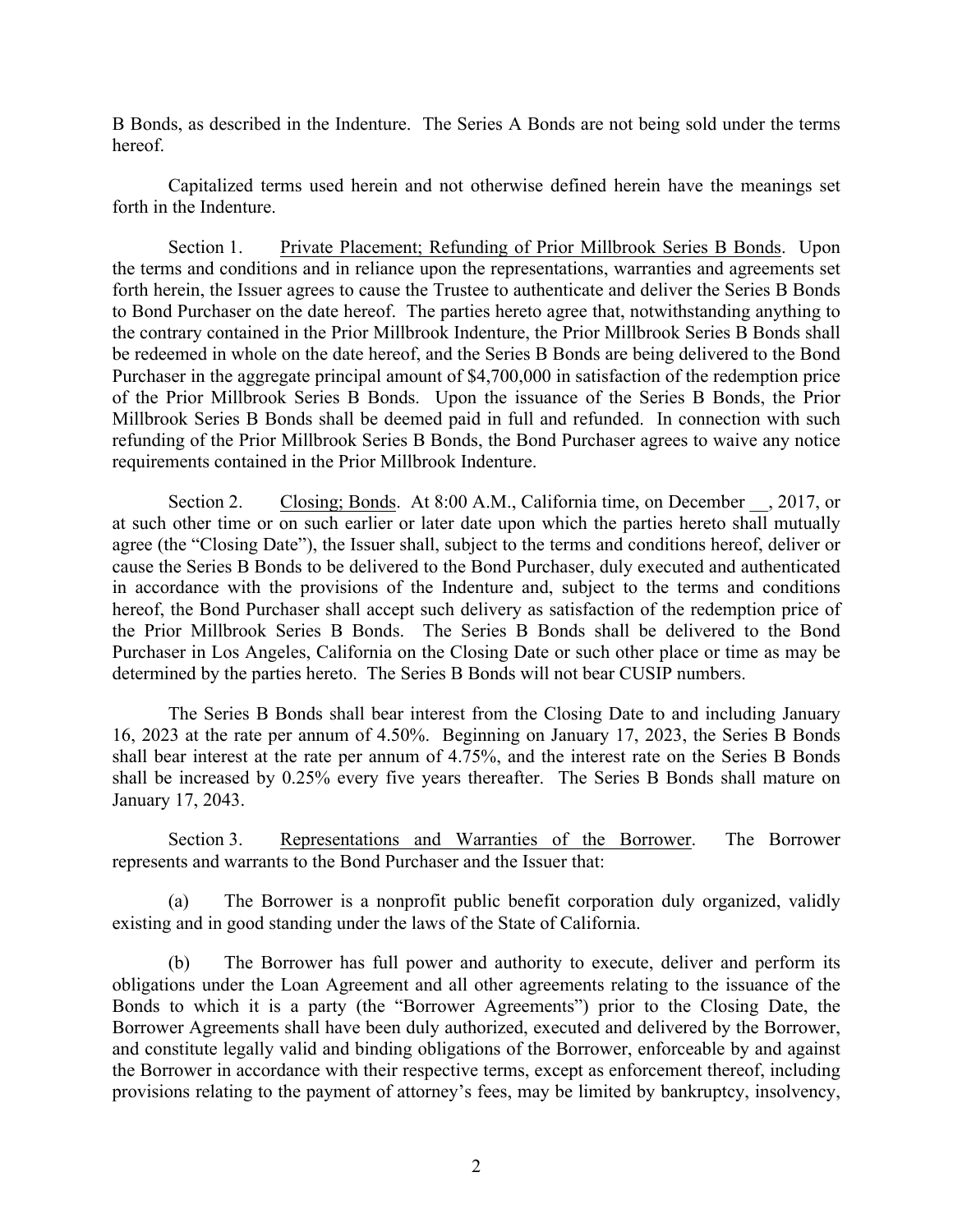reorganization, moratorium or other similar laws or equitable principles relating to or limiting creditors' rights generally or the payment of attorney's fees, and except that no representation is made as to the availability of specific performance or other equitable remedies.

Section 4. Representations and Warranties of the Issuer. The Issuer represents and warrants to the Bond Purchaser that:

(a) The Issuer is a joint exercise of powers authority, duly organized and existing under the laws of the State of California.

(b) The Issuer has full power and authority to execute, deliver and perform its obligations under the Bonds, the Indenture, the Loan Agreement and all other agreements relating to the issuance of the Bonds to which it is a party (collectively, the "Issuer Agreements"); on or prior to the Closing Date, the Issuer Agreements shall have been duly authorized, executed and delivered by the Issuer, and constitute legally valid and binding obligations of the Issuer, enforceable against the Issuer in accordance with their respective terms, except as enforcement thereof, including provisions relating to the payment of attorney's fees, may be limited by bankruptcy, insolvency, reorganization, moratorium or other similar laws or equitable principles relating to or limiting creditors' rights generally or the payment of attorney's fees.

Section 5. Representations and Warranties of the Bond Purchaser. The Bond Purchaser is acquiring the Series B Bonds on the date hereof in satisfaction in full of the redemption price of the Prior Millbrook Series B Bonds. Upon the issuance of the Series B Bonds, the Prior Millbrook Series B Bonds shall be deemed paid in full and refunded.

Section 6. Placement of Series B Bonds. The delivery of the Bonds to the Bond Purchaser shall be contingent upon the following additional conditions:

(a) The successful public marketing of the Series A Bonds;

(b) The delivery of an Investment Letter by the Bond Purchaser for the Series B Bonds in the form substantially similar to that contained in the Indenture;

(c) At or prior to the Closing Date, the Issuer shall have received executed copies of the following documents, in each case satisfactory in form and substance to the party receiving such documents:

the opinion of counsel to the Borrower, dated the Closing Date in a form acceptable to Gilmore & Bell, P.C., Bond Counsel;

(2) the opinion of counsel to the Issuer, dated the Closing Date in a form acceptable to Bond Counsel;

(3) an opinion or opinions of Bond Counsel to the effect that the Bonds have been duly issued, constitute valid and binding obligations of the Issuer, and that interest on the Bonds is excludable from gross income for federal income tax purposes and exempt from State of California personal income taxes; and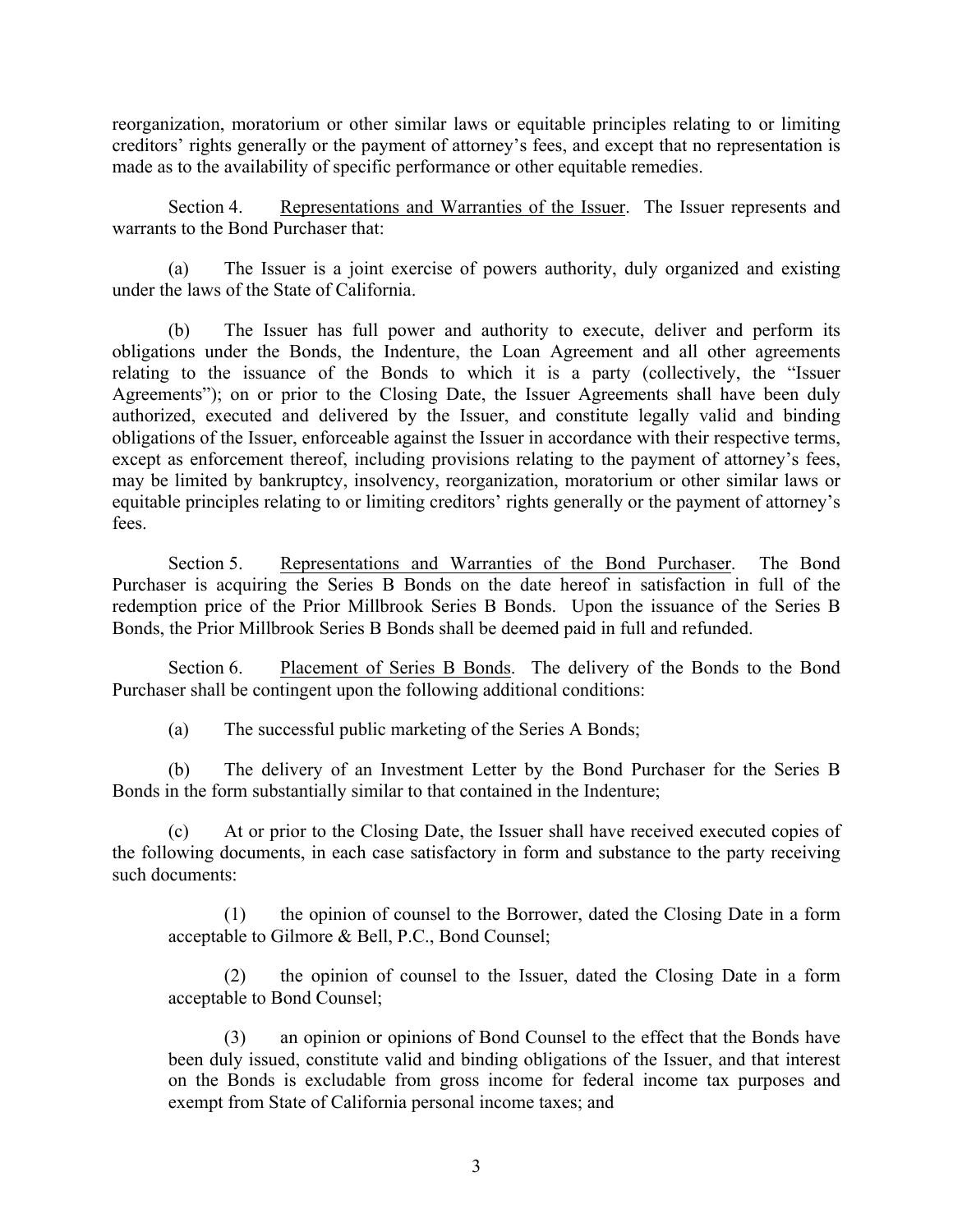(4) such additional legal opinions, certificates, proceedings, instruments and other documents as Bond Counsel may reasonably request to evidence compliance by the Issuer or the Borrower with legal requirements, the truth and accuracy, as of the Closing Date, of the representations of the Issuer and the Borrower, and the due performance or satisfaction by the Issuer and the Borrower at or prior to such time of all agreements then to be performed and all conditions then to be satisfied hereunder by the Issuer and the **Borrower** 

Section 7. Expenses. Upon the issuance of the Bonds, all reasonable expenses and costs of the Issuer incident to the performance of its obligations hereunder and in connection with the authorization, execution, sale and delivery of the Bonds, shall be paid by the Borrower; provided, however, that subject to the terms of the Park Sale Agreement, all costs incurred by the Bond Purchaser shall be paid by the Bond Purchaser.

Section 8. No Assignment. This Bond Placement Agreement has been made by the Issuer, the Borrower and the Bond Purchaser, and no person other than the foregoing shall acquire or have any right under or by virtue of this Bond Placement Agreement.

Section 9. Governing Law. This Bond Placement Agreement shall be construed in accordance with and governed by the laws of the State of California without regard to conflicts of interests laws.

Section 10. Effectiveness. This Bond Placement Agreement shall become effective upon its execution by duly authorized representatives of the Bond Purchaser, the Borrower and the Issuer and shall be valid and enforceable from and after the time of such execution.

Section 11. Severability. In the event any provision of this Bond Placement Agreement shall be held invalid or unenforceable by any court of competent jurisdiction, such holding shall not invalidate or render unenforceable any other provision hereof.

Section 12. Counterparts. This Bond Placement Agreement may be executed in several counterparts, each of which shall be an original and all of which shall constitute but one and the same instrument.